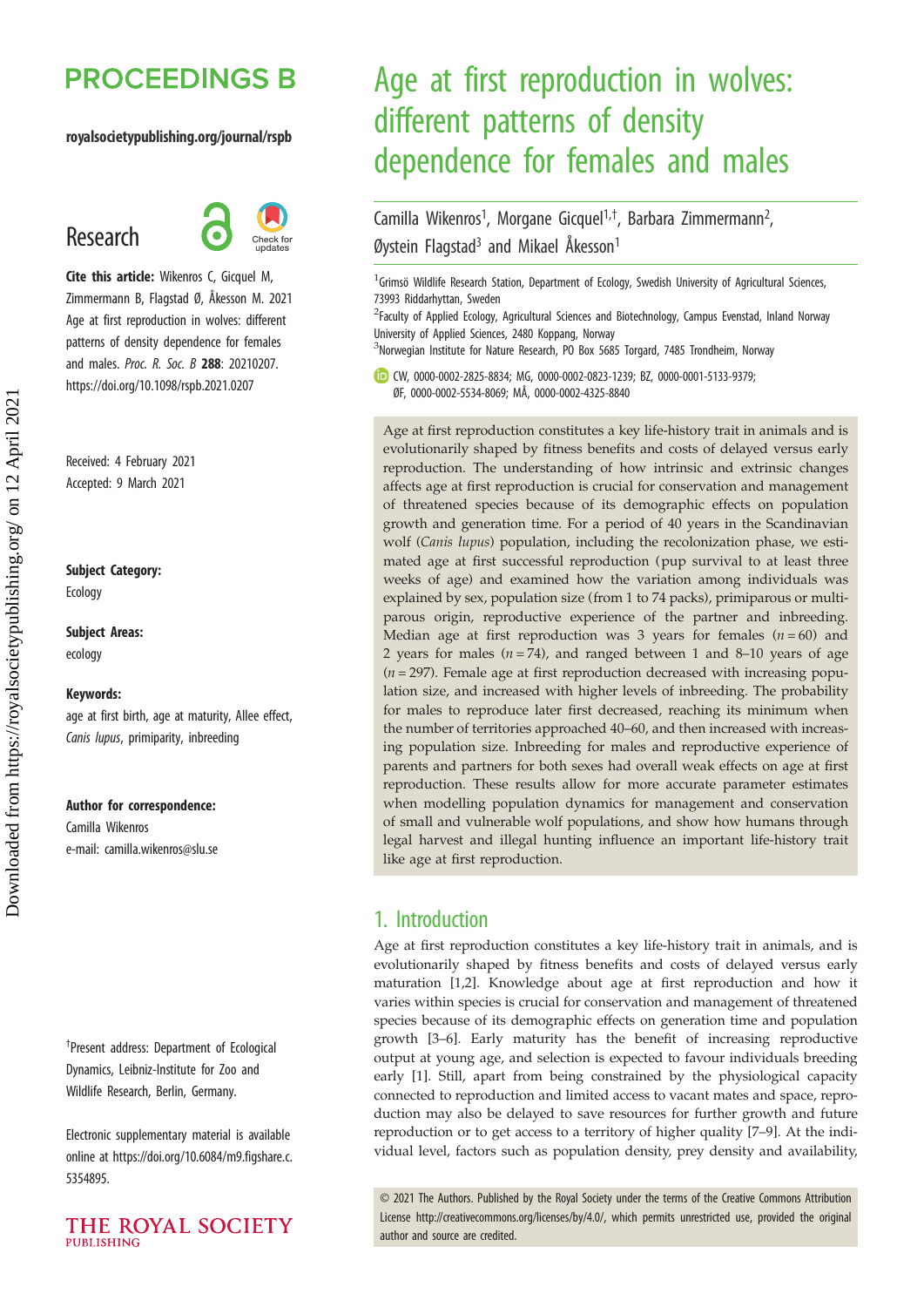2

habitat quality, and varying risk of mortality in the landscape may thus all affect the maturation process [\[9](#page-7-0)–[13](#page-7-0)].

Density-dependent age at first reproduction, with younger first-time breeders when population size is small, may have important consequences for the persistence of long-lived species as a buffer against population fluctuations [[10\]](#page-7-0). For recently re-established or small populations, age at first reproduction is expected to be nonlinearly related to population density [[14\]](#page-7-0), similar to other fitness components. Initially, starting at the founder event, the population may be subject to an Allee effect [\[15](#page-7-0)]. The Allee effect predicts a decrease in age at first reproduction with population growth, as individual fitness may be facilitated by the presence of more conspecifics. When the population approaches carrying capacity and resources become limited for survival and/or reproduction, fitness decreases, with age at first reproduction being positively related to population density. Thus, the success of recolonization or reintroduction of species with initially low densities, possibly experiencing Allee effects, depends partly on age at first reproduction [[16](#page-7-0)].

Since age at first reproduction often is intimately related to body weight [[9,17\]](#page-7-0), it is likely that the environment experienced as a juvenile, including parental provisioning, competition with siblings and social organization, influences when an individual has its reproductive debut. Offspring from a primiparous litter (i.e. first litter of the parents) compared with multiparous litters may be negatively affected, due to less experienced and/or incompletely developed parents [[18\]](#page-7-0). In group living species, older siblings may also act as helpers and increase the fitness and speed up the physical development of younger siblings to attain sexual maturity by providing extra food, protection and training [\[19](#page-7-0)]. However, in canids the effect of older siblings on juvenile fitness traits shows inconsistent patterns and depends on the prevailing ecological conditions and its influence on food competition within family groups [\[20](#page-7-0),[21\]](#page-7-0). The presence of non-reproducing subadults and adults in the family group may thus speed up the maturation of juveniles during times of food surplus, while in turn slow down development when resources are limited [\[22](#page-7-0)].

The wolf (Canis lupus) is a territorial and group living species that has recolonized parts of Europe [\[23](#page-7-0)] and North America [[24\]](#page-7-0) during the last decades. Still, the ranges of the wolf populations are highly fragmented and sometimes populations are small and inbred, making them vulnerable to stochastic demographic effects [[25](#page-7-0)–[27](#page-7-0)]. This puts emphasis on the species' ability to disperse and reproduce. Even though the social ecology of wolves has been extensively studied for almost half a century [\[28](#page-7-0)], there is relatively little information on age at first reproduction and the factors that affect this trait. On rare occasions, breeding wolves may be as young as ten months old [[29,30](#page-7-0)], but most wild wolves seem to start reproducing at two years of age [\[31](#page-7-0)–[34\]](#page-7-0), whereas in some areas female wolves do not normally breed until four years of age [\[35,36](#page-7-0)]. Mech et al. [[37\]](#page-7-0) showed that two wolf populations differing in age at first reproduction also differed in age of maximum body mass, which could be due to genetic differences or differences in food availability. The latter is documented [[9,11\]](#page-7-0) but effects of genetics on age at first reproduction remain to be tested.

The wolf population on the Scandinavian Peninsula is suitable for the study of individual variation in age at first reproduction and the impact of different ecological factors that may affect this important trait for at least two reasons. First, it has been monitored since it was founded in the early 1980s, consisting of only one breeding territory during the first 8 years [[38](#page-8-0)–[40](#page-8-0)]. This was followed by a positive population growth until 2016/2017 when the population consisted of 74 territories with greater than or equal to 2 wolves [[41\]](#page-8-0), and a subsequent decrease to 72 territories in 2017/2018 [[42\]](#page-8-0). This long-term study population is characterized by changing population size and breeding range, which opens up for potential changes in competition for space, resources and mates. Pair dissolution rates among the wolves have been high with an average probability of 0.32 for a pair to dissolve from one year to the next [\[43](#page-8-0)]. Also, after loss of one pair member, the lost partner was most often replaced by a new partner the following winter [\[43](#page-8-0)], and the replacement may be more likely to be a first-time breeder [\[12](#page-7-0)], but this differs between sexes [\[44](#page-8-0)]. Secondly, the population has been subject to fluctuating inbreeding levels, which gives us the opportunity to study the effect of inbreeding and immigration on age at first reproduction [[45\]](#page-8-0). Inbreeding depression has been documented on several life-history traits linked to reproduction and possibly survival [[40,45,46](#page-8-0)]. During the study period, an immigration event led to genetic rescue, with increased population growth as a result [[45\]](#page-8-0). The probability of finding a partner and reproducing for immigrant offspring was more than twice that of inbred offspring of resident wolves [[45\]](#page-8-0). Still, we did not investigate if immigrant offspring also mated earlier than resident wolves. Even though there are few studies on the effect of inbreeding on the rate of maturation in mammals, there are studies showing negative effects of inbreeding on growth rate [[47,48\]](#page-8-0) and body condition [\[49](#page-8-0)], where less developed individuals in poor condition may be expected to stay longer with their parents and thus delay their reproduction.

With data from the recently recolonized but rather isolated wolf population on the Scandinavian Peninsula, we gain better understanding of factors influencing age at first reproduction and how this changed during its re-establishment. We estimated the age at first successful reproduction with pup survival to at least three weeks of age and examined how the variation among wolves was affected by population size, primiparous or multiparous origin, reproductive experience of the partner, and inbreeding coefficient (F) as well as classification of individuals as first-, second- or third-generation immigrant descendants or resident origin. We have four predictions in relation to age at first reproduction. (1) Age at first reproduction is quadratically related to population size. At smaller population sizes, the ages are likely to be higher due to a predicted Allee effect during the population's recolonization phase and at larger populations size the ages are predicted to increase due to increasing competition for food and space. (2) Age at first reproduction is lower for wolves with multiparous than primiparous origin due to the benefits of parental learning and the potential access to more food from helpers and/or more experienced parents. (3) Age at first reproduction is lower for those having a partner with previous breeding experience assuming that individuals prefer to pair with an established mate rather than settling in a new unoccupied territory with an unexperienced mate. (4) Given that inbreeding may have a negative effect on individual body condition it is predicted to delay the age at first reproduction, especially when wolves are competing for space and mating opportunities. Knowledge on age at first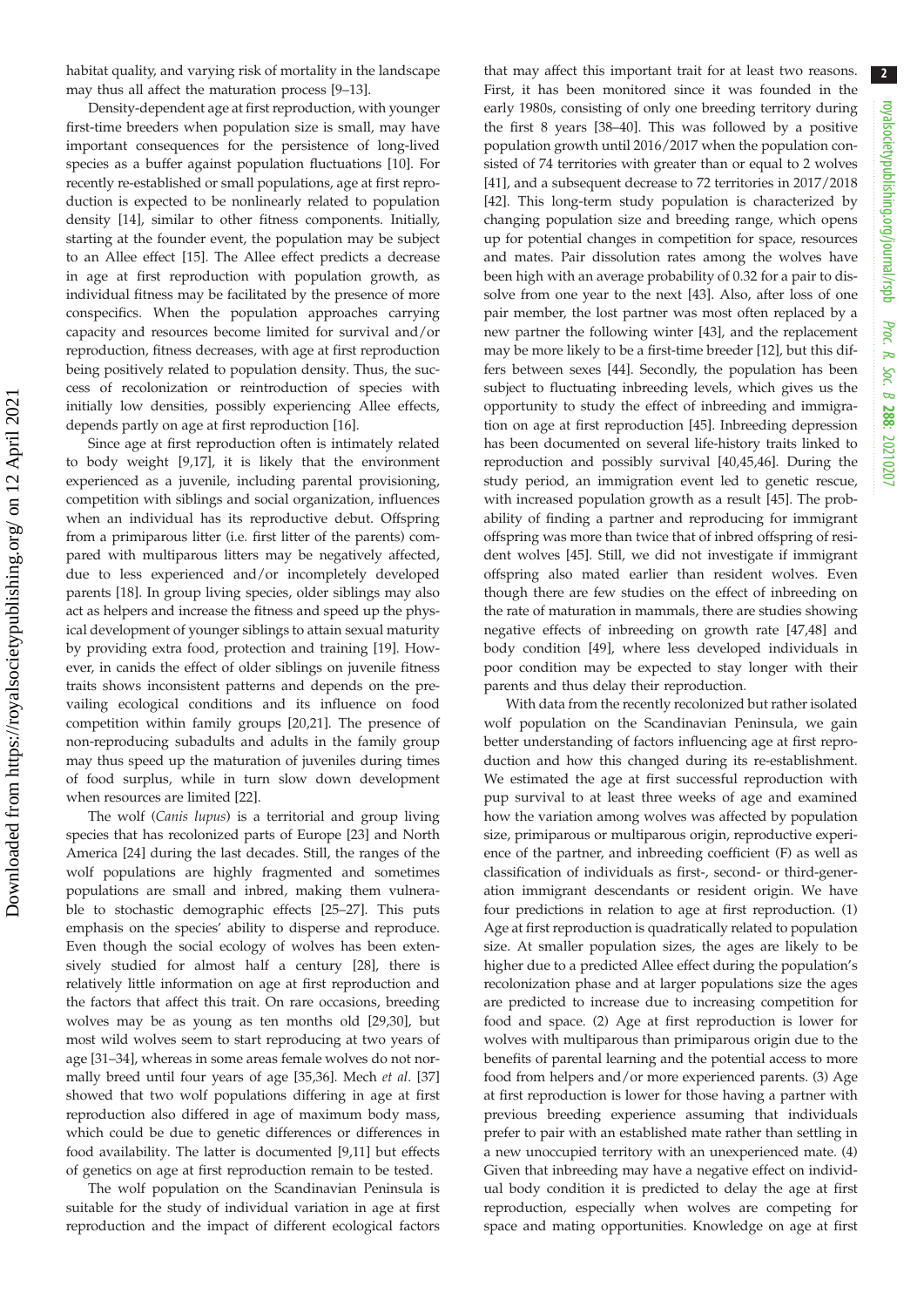

Figure 1. Breeding range of the Scandinavian wolf population during the winters of 1998/1999-2007/2008 (to the left) and 2008/2009-2017/2018 (to the right). Blue, transparent circles show confirmed reproductions with a 18 km buffer from the centroid location representing average territory size [\[50\]](#page-8-0). (Online version in colour.)

reproduction and factors affecting it will increase accuracy when modelling wolf population dynamics for small populations in need of conservation and management efforts.

## 2. Methods

#### (a) Study system

The study was conducted on the Scandinavian Peninsula (southeastern Norway and south-central Sweden; hereafter Scandinavia) in the boreal forest zone. The wolf was declared functionally extinct in Scandinavia in 1966. In 1983, two wolves from the Finnish–Russian population reproduced in a cross-border territory of Sweden and Norway, and thereby founded the current Scandinavian population [\[38,40](#page-8-0)]. The founding pair bred for 3 years and from 1987 to 1990 the population was maintained by incestuous reproductions resulting in inbreeding [[40](#page-8-0)]. In 1991, wolves reproduced for the first time in two territories and the male in the second territory was a third Finnish–Russian immigrant [[39](#page-8-0)]. By then, the wolf population started to increase in numbers and expand their breeding range in Scandinavia (figure 1). Later, five more immigrants successfully reproduced: two males in 2008, one translocated pair in 2013, one male in 2016 and one female in 2017 [\[39,40,45,51](#page-8-0)]. Licensed harvest of wolves occurred during January–February in 2010, 2011, 2015–2018 in Sweden, during 2005, 2007–2009, 2011–2018 in Norway, and protective culling occurred annually in both countries. Illegal hunting was the single most common mortality cause of Scandinavian wolves during 2000–2017 [[52](#page-8-0)]. See Wikenros et al. [\[53\]](#page-8-0) for further description of the study system.

#### (b) Annual reproductions and population size

We used annual monitoring data of confirmed reproductions during 1978–2018. The aim of the joint cross-border wolf monitoring in Scandinavia has been to identify the annual number of all solitary resident wolves (until 2013, thereafter not obligatory), wolf pairs that scent-mark a territory, family groups (i.e. a group with at least three wolves) and annual reproductions [[38,54\]](#page-8-0). We used the number of territories (i.e. the number of scentmarking pairs and family groups) during the monitoring season that preceded reproduction [\[38,42](#page-8-0)] as a proxy for population size.

#### (c) Genetic analysis

Capture, handling and VHF/GPS collaring of wolves [\[55,56](#page-8-0)] was performed by the Scandinavian wolf research project SKAN-DULV and occasionally by management authorities in Norway and Sweden. Samples were derived both from dead and livecaptured wolves, and from non-invasive samples collected during the annual Norwegian–Swedish wolf monitoring while snow-tracking [[45](#page-8-0)]. Sex was determined either from morphological sexing of dead or captured individuals, or from DNA-analysis (see electronic supplementary material for further details).

To determine parental identities and to reconstruct the pedigree, we used a two-step process based on microsatellite genotypes and field observations in accordance with Åkesson et al. [[45](#page-8-0)]. Of 452 breeding individuals, we were able to determine the population of origin and the parental identities of Scandinavian born individuals to previous genotyped individuals in 408 cases (90%). In 43 cases, the parental genotypes could be reconstructed to such a degree that the grandparents could be identified. That leaves one individual (less than 1%) were the genealogy could not be reconstructed. Based on the reconstructed pedigree, we calculated the inbreeding coefficient (F) of the breeding individuals using CFC v. 1.0 [\[57\]](#page-8-0) and classified their relationship to immigrants as  $F_1$ ,  $F_2$  or  $F_3$  (first-, second- or third-generation immigrant descendants, respectively) or native inbred (i.e. no close relationship with immigrants) [\[45\]](#page-8-0). Some individuals were excluded from the analyses, including one individual with unknown F and 11 individuals that reproduced the first time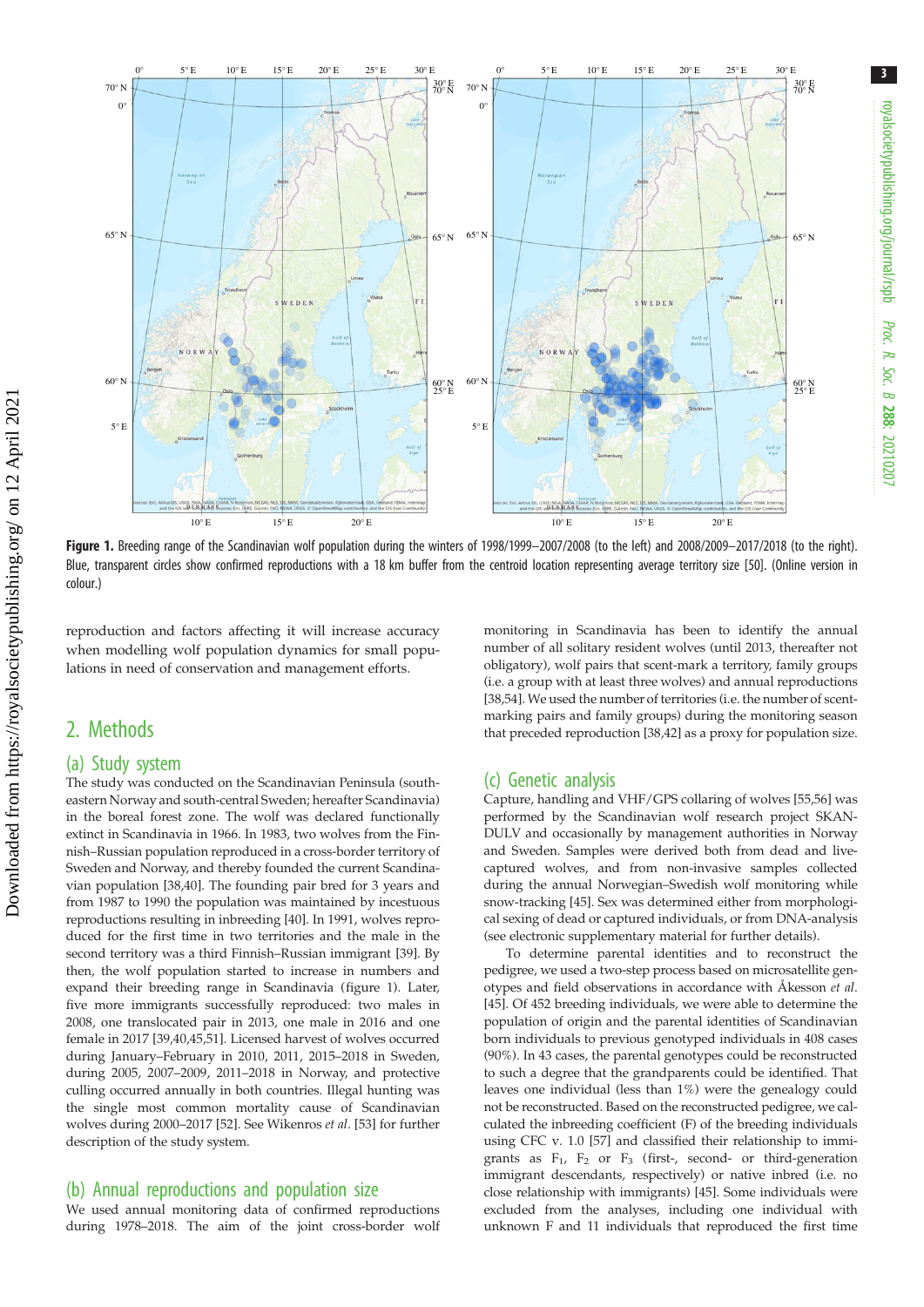with a parent and thus may have been influenced by other factors than the ones included in the study. Age at first reproduction for those 11 individuals (sex and years of first reproduction in subscript) was 1  $(n_{d2018} = 1)$ , 1–2  $(n_{q2002} = 1, n_{d2006} = 1)$ , 2  $(n_{q2004, 2015} = 2,$  $n_{\sigma2017} = 1$ , 2–3  $(n_{\phi2018} = 1, n_{\phi2013} = 1)$ , 4  $(n_{\phi1991} = 1)$  and 2–5  $(n_{\text{92017}} = 2)$  years.

#### (d) Age determination

We used three sources of information to determine the year, or a range of years, of first reproduction of individuals including: (1) year of birth was given to offspring observed within the first year that the parents reproduced and to offspring with parents that only reproduced a single year, (2) the individual was identified as a pup at the den, or (3) the individual was identified and aged as a juvenile when captured during its first winter. A handled wolf was aged to less than 1 year using several combined methods, including no or little visible tooth wear, puppy fur, the presence of a juvenile-specific growth zone on the front leg (tibia) which disappears before 1½ year old [\[32\]](#page-7-0). Age at first reproduction was unknown for nine individuals consisting of immigrants or individuals with unknown parents. Since the vast majority of individuals that bred for their first time were either 2 years or 3 years of age, we also investigated the determinants of first-time breeding using two discrete age classes, including 1–2 years of age (defined as earlier first reproduction) versus greater than or equal to 3 years of age (defined as later first reproduction).

# (e) Primiparous or multiparous origin and partner

#### experience

Primiparous litters were defined as litters where both parents were first-time breeders and multiparous litters when at least one of the parents had bred before. Individuals with known age were assumed to have primiparity origin or multiparity origin, respectively, when the year of birth did or did not coincide with the first year of parental reproduction according to monitoring data. Individuals with unknown year of birth were not included in the modelling analyses. Reproductive experience of the partner was a binary variable describing for a given first-time breeder whether the partner had bred before. This was based on yearly monitoring data on reproduction.

#### (f) Statistical analyses

We conducted statistical analyses in R version 3.5.0 [\[58\]](#page-8-0) using general linear models (GLM). We first modelled age at first reproduction (1–7 years old) using a quasi-Poisson link due to underdispersion (ratio of deviance to degrees of freedom of the full model  $= 0.24$  for females and 0.26 for males). We then modelled the reproductive age category (later or earlier first reproduction) with a binomial link. For all models, we used population size (continuous variable), the quadratic term of population size, primiparity origin (2-level category: yes or no (only included with estimated age as response variable)), partner experience (2-level category: yes or no) and F (continuous variable) or immigrant relationship (4-level category:  $F_1$ ,  $F_2$ ,  $F_3$ , native inbred), as explanatory variables (see electronic supplementary material, table S1 for further details). We also included the interaction between population size and immigrant relationship. F and immigrant relationship were never included in the same models. All models that contained the quadratic effect of population size also accounted for the linear effect, and we tested all combinations of models. After experiencing convergence problems with mixed models using combined data from females and males with pair identity as random factor, we analysed females and males separately in order to avoid pseudo-replication of pairs. For the analysis of age at first reproduction, we compared candidate models using quasi-AIC (QAIC), and for the reproductive age category we used the sample-size corrected Akaike information criterion (AIC<sub>c</sub>) as well as AIC weights  $(w_i)$  from the 'MuMIn' package [[59](#page-8-0)] in R. Models with  $\triangle AIC \leq 2$  were used to generate model-averaged parameter estimates [[60](#page-8-0)]. We used AIC weights on model sets with  $\triangle AIC \leq 2$  to generate relative variable importance (RVI) weights for each explanatory variable.

## 3. Results

Age at first reproduction was given for 134 individuals, whereas for 297 individuals age at first reproduction was estimated with an uncertainty of 2 ( $n = 120$ ), 3 ( $n = 99$ ), or 4–9 years ( $n = 78$ ) (electronic supplementary material, figure S1). Among these 297 wolves, 115 could be classified as earlier or later reproducers. Of the 134 wolves with exact age, 1% reproduced at 1 year of age (two males), 59% at 2 years, 28% at 3 years and 12% at 4 years or older. Of the 249 individuals (including the ones with exact years) which could be classified into earlier and later reproducers, 52% reproduced at the age of 1 or 2 years, and 48% reproduced at 3 years or later. The oldest age at first reproduction was 8–10 years for two females during 2001. Median age at first reproduction was 3 (range 2–7) and 2 (range 1–7) years for females ( $n = 60$ ) and males ( $n = 74$ ), respectively.

#### (a) Age at first reproduction as continuous response

In females, age at first reproduction decreased with increasing population size ([figure 2](#page-4-0)a). The inbreeding coefficient F had a positive correlation with age at first reproduction. Primiparity origin and partner experience were also included in the top models, but the standard error around the estimate (i.e. the confidence interval) of the effect included zero indicating weak effects on age at first reproduction [\(table 1\)](#page-5-0). The immigrant relationship variable was not retained in the top models (electronic supplementary material, table S2).

For males, the top models of continuous age at first reproduction included a negative correlation with primiparity origin and weak relationships with population size, partner experience and F (all confidence intervals of the estimates included zero), and the highest-ranking model was the intercept model ([figure 2](#page-4-0)b and [table 1;](#page-5-0) electronic supplementary material, table S2).

#### (b) Later or earlier first reproduction

In females, the top models for the probability to reproduce later included population size as linear term and partner experience, but those relationships were weak (all confidence intervals of the estimates included zero), and the intercept model was the highest ranking model ([table 1](#page-5-0) and [figure 3](#page-6-0)a; electronic supplementary material, table S2).

In males, the best models contained population size as a polynomial term, with a U-shaped relationship between the probability to reproduce later and population size [\(table 1](#page-5-0) and [figure 3](#page-6-0)b). The inbreeding coefficient was also contained in the top models, but the confidence interval of the estimate included zero, indicating a weak effect [\(table 1\)](#page-5-0). The immigrant relationship variable was not retained in the top models (electronic supplementary material, table S2).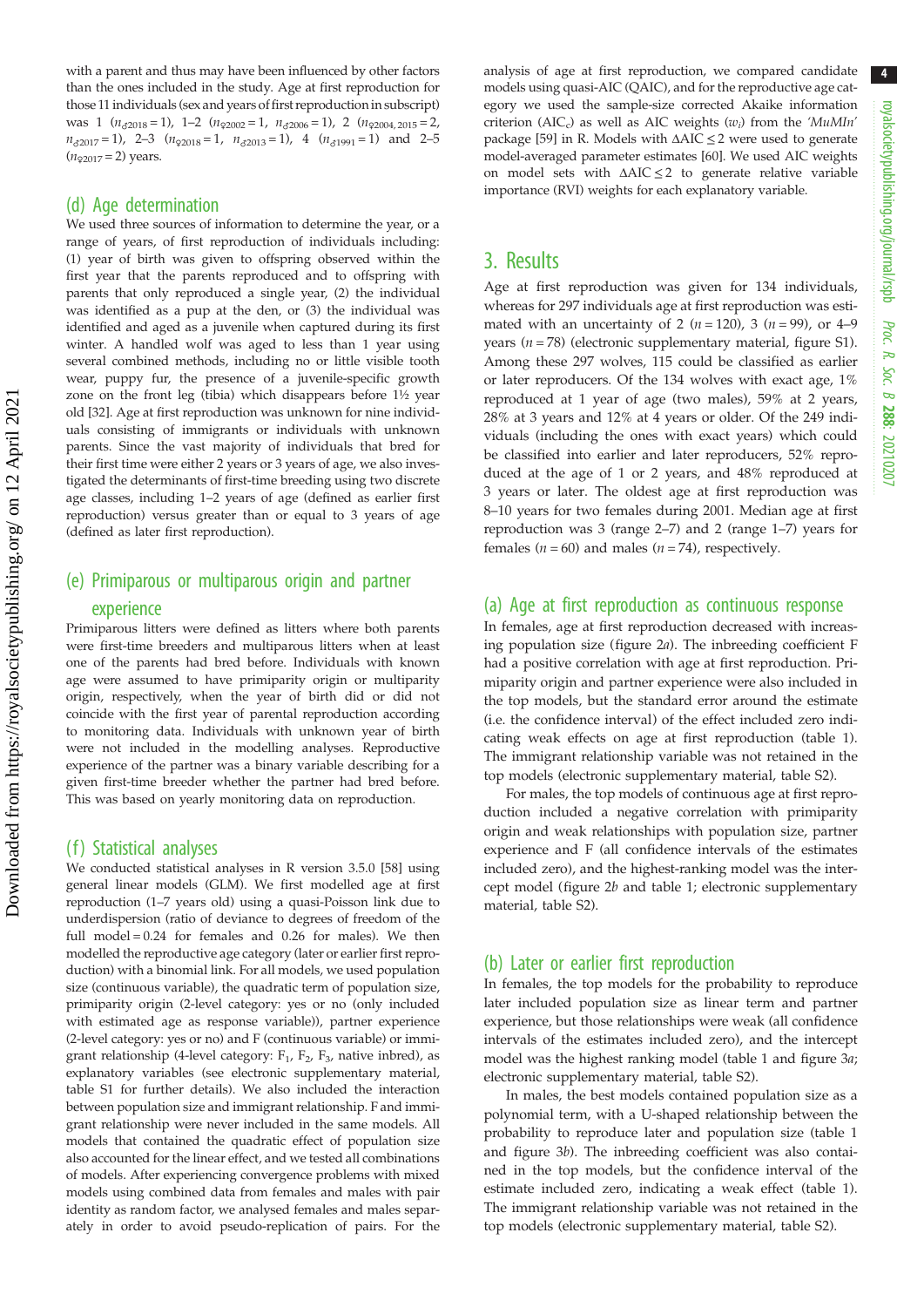5

<span id="page-4-0"></span>

Figure 2. Age at first reproduction for (a) female and (b) male wolves in relation to population size (number of wolf territories) in Scandinavia (1992–2018;  $n_{\text{females}} = 60$ ,  $n_{\text{males}} = 74$ ). The lines indicate the fitted values, with associated standard errors, from the model-averaged estimates [\(table 1](#page-5-0)). Inbreeding coefficient was held at the mean, partner experience was held constant at 'no' and primiparity origin as 'yes'. Dots represent the observed values and for visual purposes overlapping dots are separated.

### 4. Discussion

There are few study populations of large mammals that are suitable for explaining the relative importance of intrinsic factors on important life-history traits, like age at first reproduction. With data spanning 40 years from a spatially isolated and newly founded population in Scandinavia we found that wolves reproduced at a relatively young age compared with other populations and that population size was the most important variable to explain the variation in age at first reproduction in both females and males. Contrary to our predictions we found only effects of the inbreeding coefficient for females, and overall weak effects of parent and partner experience.

In the Scandinavian wolf population, median age at first reproduction was 3 and 2 years of age for females and males, respectively, and 52–60% (depending on age estimate accuracy) of the individuals reproduced for the first time at the age of 1–2 years. Although rare, wolves may breed as yearlings [[29,30\]](#page-7-0). In this study, three males reproduced as yearlings, two non-incestuously and one incestuously, all in the vicinity to or within their natal territory. In North American populations, wolves mostly start breeding at two years of age [[31](#page-7-0)–[34](#page-7-0)], but in some areas, female wolves do not normally breed until four years of age [[35](#page-7-0),[36\]](#page-7-0).

The treatment of age at first reproduction as either a continuous variable (years of age) or categorical variable (later versus earlier first reproduction) differed in its association with population size in females and males. Female age decreased with increasing population size, but the probability of later reproduction was only weakly related to population size. For males, the probability to reproduce later had a U-shaped relationship with population size. Generally, males showed a lower variation in age at first reproduction than females, with proportionally more males being either two or three years, indicating that a binomial model better explains the reproductive age of males than a Poisson model. By contrast, a Poisson model is likely better in explaining reproductive age for females than males since there was higher variation in age of later reproducers among females, variation that is lost when treating the data binomially.

In the early phase of the population's history, we found indications that the population was subject to an Allee effect in both females and males. The turning point between negative and positive density dependence of probability for later reproduction was as much as 40–60 territories. In Wisconsin and Michigan, USA, Stenglein & Van Deelen [[61\]](#page-8-0) estimated that a population crossed the Allee threshold at roughly 20 wolves in four to five packs. In our study, there was a turning point at a more than ten times higher wolf abundance, that coincided with an increasing turnover of territorial individuals [\[43,52](#page-8-0)]. Instead of being attributed to an Allee effect, where the low population density limits the access to partners, the long lasting decrease in age at first reproduction may therefore also be explained by an increase in turnover of territorial individuals possibly due to a higher incidence of illegal hunting [[52\]](#page-8-0). Populations that experience high turnover of territorial individuals due to anthropogenic hunting are likely to experience a higher variation in age at first reproduction due to the varying access to resources for surviving non-territorial individuals [[62\]](#page-8-0). Hunting may also have a negative impact on longevity of pair relations and increased access to unpaired territorial partners [\[43](#page-8-0)]. The disappearance rate of territorial pairs in the Scandinavian wolf population increased from 0.09 during the period 2000–2009 to 0.21 during the period 2010–2016, where the increased disappearance rate during the latter time period was mainly explained by illegal hunting [[52\]](#page-8-0). Despite this high disappearance rate of territorial pairs, the number of territories increased from 65 to 74 during the last years of the study period (2012–2017). The high turnover of territorial pairs may be one of the reasons for the low age at first reproduction when territorial individuals are quickly replaced. Together with previous studies showing that the survival probability for non-territorial wolves is similar or lower than for paired individuals [\[52](#page-8-0)], we found indications that the replacement of lost mates and establishment of new territories is dependent on the number of young dispersers in the population and thus the reproductive output 2–3 years back. As the direct demographic contribution of immigrants is very low in this population, this can in turn have important implications for the population in situations if the reproductive output becomes reduced due to inbreeding and illegal hunting.

During the period when the probability for males to reproduce later was at its lowest (2007–2010, 39–60 wolf territories), two immigrant wolves (males) reproduced three years in a row, after a 17-year period without effective immigration. Average annual population growth before this event (2002–2007) was 13% and the corresponding number for the 2007–2012 period was 27% [[45\]](#page-8-0). It is possible that this genetic rescue event increased the availability of mates, which partly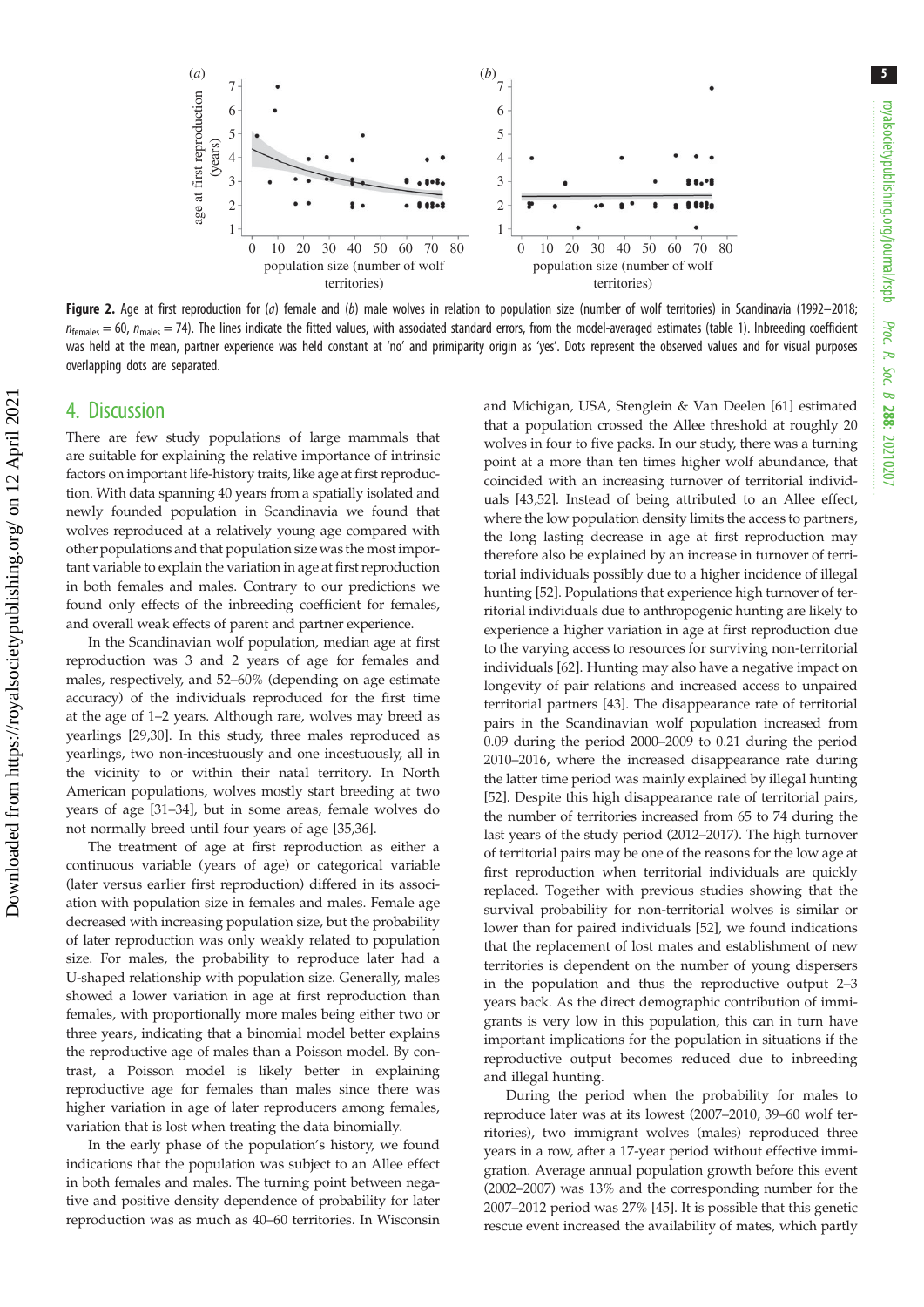<span id="page-5-0"></span>Table 1. GLMs to assess the effect of population size (PopSize) and the quadratic effect of population size (PopSize<sup>2</sup>), primiparity origin (PrimOri), partner experience (PartExp) and inbreeding coefficient (F) for female and males on age at first reproduction of wolves in Scandinavia during 1988–2018. Analyses were conducted using age estimate (1–7) and age categories (later or earlier first reproduction) as the response variable. For each model, degrees of freedom (d.f.), difference in QAIC/AICc relative to the highest-ranked model (ΔQAIC/AICc), and AIC weights (w<sub>i</sub>) are shown. For simplicity, only models with ΔQAIC/AICc  $\leq$  2 (grey background), univariate models and intercept-only model are shown. Conditional model-averaged parameter estimates with standard error (s.e.) are shown for each variable retained in the best models (ΔQAIC/AICc ≤ 2). The reference in the analyses is 'yes' for primiparity origin, and 'no' for partner experience. Additionally, we used AICc weights on the full candidate model set to generate RVI for each explanatory variable.

| sex    | dataset                                                          | intercept    | <b>PopSize</b>                                      | PopSize <sup>2</sup> | <b>PrimOri</b>                                      | <b>PartExp</b>                                      | F.                      | d.f.                 | $\Delta Q$ AIC/AICc      | $W_i$ |
|--------|------------------------------------------------------------------|--------------|-----------------------------------------------------|----------------------|-----------------------------------------------------|-----------------------------------------------------|-------------------------|----------------------|--------------------------|-------|
| female | $age (2-7)$                                                      |              | $\mathsf X$                                         |                      |                                                     |                                                     |                         | $\overline{2}$       | $\pmb{0}$                | 0.18  |
|        | $n=60$                                                           |              | $\mathsf X$                                         | $\chi$               |                                                     |                                                     |                         | $\overline{3}$       | 0.8                      | 0.12  |
|        | 24 models                                                        |              | Χ                                                   |                      |                                                     |                                                     | Χ                       | $\mathsf{3}$         | 1.5                      | 0.08  |
|        |                                                                  |              | χ                                                   |                      | Χ                                                   |                                                     |                         | $\mathbf{3}$         | 2.0                      | 0.07  |
|        |                                                                  |              | χ                                                   |                      |                                                     |                                                     |                         | 3                    | 2.0<br>$\sim$ and $\sim$ | 0.07  |
|        |                                                                  | $\mathbf{X}$ |                                                     |                      |                                                     |                                                     |                         | 1                    | 2.4                      | 0.05  |
|        |                                                                  |              |                                                     |                      |                                                     |                                                     | χ                       | $\overline{2}$<br>a. | 3.4                      | 0.03  |
|        |                                                                  |              |                                                     |                      |                                                     | χ                                                   |                         | $\overline{2}$       | 4.4                      | 0.02  |
|        |                                                                  |              |                                                     |                      |                                                     |                                                     |                         | $\overline{2}$       | 4.4                      | 0.02  |
|        | $\beta$                                                          | 1.45         | $-0.011$                                            | 0.00022              | $-0.032$                                            | 0.014                                               | 0.56                    |                      |                          |       |
|        | s.e.                                                             | 0.19         | 0.0092                                              | 0.00010              | 0.084                                               | 0.13                                                | 0.43                    |                      |                          |       |
|        | RVI                                                              |              | 0.84                                                | 0.34                 | 0.27                                                | 0.27                                                | 0.34                    |                      |                          |       |
|        | later/earlier                                                    | X            |                                                     |                      |                                                     |                                                     |                         |                      | 0                        | 0.16  |
|        | $n=118$                                                          |              | $\mathsf X$                                         |                      |                                                     |                                                     |                         | $\overline{2}$       | 0.1                      | 0.16  |
|        | 12 models                                                        |              | $\pmb{\chi}$                                        | $\chi$               |                                                     |                                                     |                         | 3                    | 1.0                      | 0.10  |
|        |                                                                  |              | $\pmb{\chi}$                                        |                      |                                                     |                                                     | $\pmb{\chi}$            | 3                    | 1.1                      | 0.09  |
|        |                                                                  |              | $\pmb{\chi}$                                        | $\chi$               |                                                     |                                                     | $\chi$                  | 4                    | 1.1                      | 0.09  |
|        |                                                                  |              |                                                     |                      |                                                     |                                                     | Χ                       | $\overline{2}$       | 1.3                      | 0.09  |
|        |                                                                  |              | $\mathsf{X}% _{0}^{\prime}=\mathsf{X}_{0}^{\prime}$ |                      |                                                     | $\mathsf{X}% _{0}^{\prime}=\mathsf{X}_{0}^{\prime}$ |                         | $\mathsf{3}$         | 1.6                      | 0.07  |
|        |                                                                  |              | $\mathsf X$                                         |                      |                                                     |                                                     |                         | $\overline{2}$       | 1.6                      | 0.07  |
|        | $\beta$                                                          | 0.66         | $-0.036$                                            | 0.00071              |                                                     | 0.39                                                | 2.14                    |                      |                          |       |
|        | s.e.<br>1.1.1.1.1.1                                              | 0.82         | 0.044                                               | 0.00059              |                                                     | 0.56                                                | 1.99                    |                      |                          |       |
|        | RVI                                                              |              | 0.64                                                | 0.28                 |                                                     | 0.30                                                | 0.38                    |                      |                          |       |
| male   | $age (1-7)$                                                      | X            |                                                     |                      |                                                     |                                                     |                         | 1                    | 0                        | 0.22  |
|        | $n = 74$                                                         |              |                                                     |                      | $\mathsf{X}% _{0}^{\prime}=\mathsf{X}_{0}^{\prime}$ |                                                     |                         | $\overline{2}$       | 1.6                      | 0.10  |
|        |                                                                  |              |                                                     |                      |                                                     |                                                     | $\mathsf{X}^\mathsf{a}$ | $\overline{2}$       | 1.8                      | 0.09  |
|        | 24 models                                                        |              | $\mathsf{X}% _{0}^{\prime}=\mathsf{X}_{0}^{\prime}$ |                      |                                                     |                                                     |                         | $\overline{2}$       | 1.8                      | 0.09  |
|        |                                                                  |              |                                                     |                      |                                                     | χ                                                   |                         | $\overline{2}$       | 1.8                      | 0.09  |
|        |                                                                  |              | χ                                                   | χ                    |                                                     |                                                     |                         | 3                    | 3.4                      | 0.04  |
|        |                                                                  | 0.85         | 0.0015                                              |                      | $-0.09$                                             | 0.07                                                | 0.37                    |                      |                          |       |
|        | s.e.                                                             | 0.09         | 0.0020                                              |                      | 0.08                                                | 0.10                                                | 0.42                    |                      |                          |       |
|        | <b>RVI</b>                                                       |              | 0.37                                                |                      | 0.30                                                | 0.28                                                | 0.30                    |                      |                          |       |
|        | later/earlier                                                    |              | X                                                   | X                    |                                                     |                                                     |                         | ⊰                    | 0                        | 0.29  |
|        | $n = 131$                                                        |              | $\pmb{\chi}$                                        | $\chi$               |                                                     |                                                     | $\chi$                  | 4                    | 1.7                      | 0.13  |
|        | 12 models                                                        | X            |                                                     |                      |                                                     |                                                     |                         |                      | 2.0                      | 0.11  |
|        |                                                                  |              | Х                                                   |                      |                                                     |                                                     |                         | 2                    | 2.1                      | 0.10  |
|        |                                                                  |              |                                                     |                      |                                                     |                                                     | χ                       | 2                    | 3.1                      | 0.06  |
|        |                                                                  |              |                                                     |                      |                                                     |                                                     |                         | $\overline{2}$       | 4.0                      | 0.04  |
|        | B                                                                | 1.14         | $-0.10$                                             | 0.0010               |                                                     |                                                     | $-1.28$                 |                      |                          |       |
|        | s.e.<br>لتتبيت                                                   | 1.07         | 0.05                                                | 0.00052              |                                                     |                                                     | 1.87                    |                      |                          |       |
|        | <b>RVI</b><br>alated with nonulation cize (Cnoarman correlation: |              | 0.77                                                | 0.56<br>0. CC 0.     | - 0 0 1                                             |                                                     | 0.32                    |                      |                          |       |

6

<sup>a</sup>F was correlated with population size (Spearman correlation;  $\rho = -0.23$ ,  $p = 0.04$ ).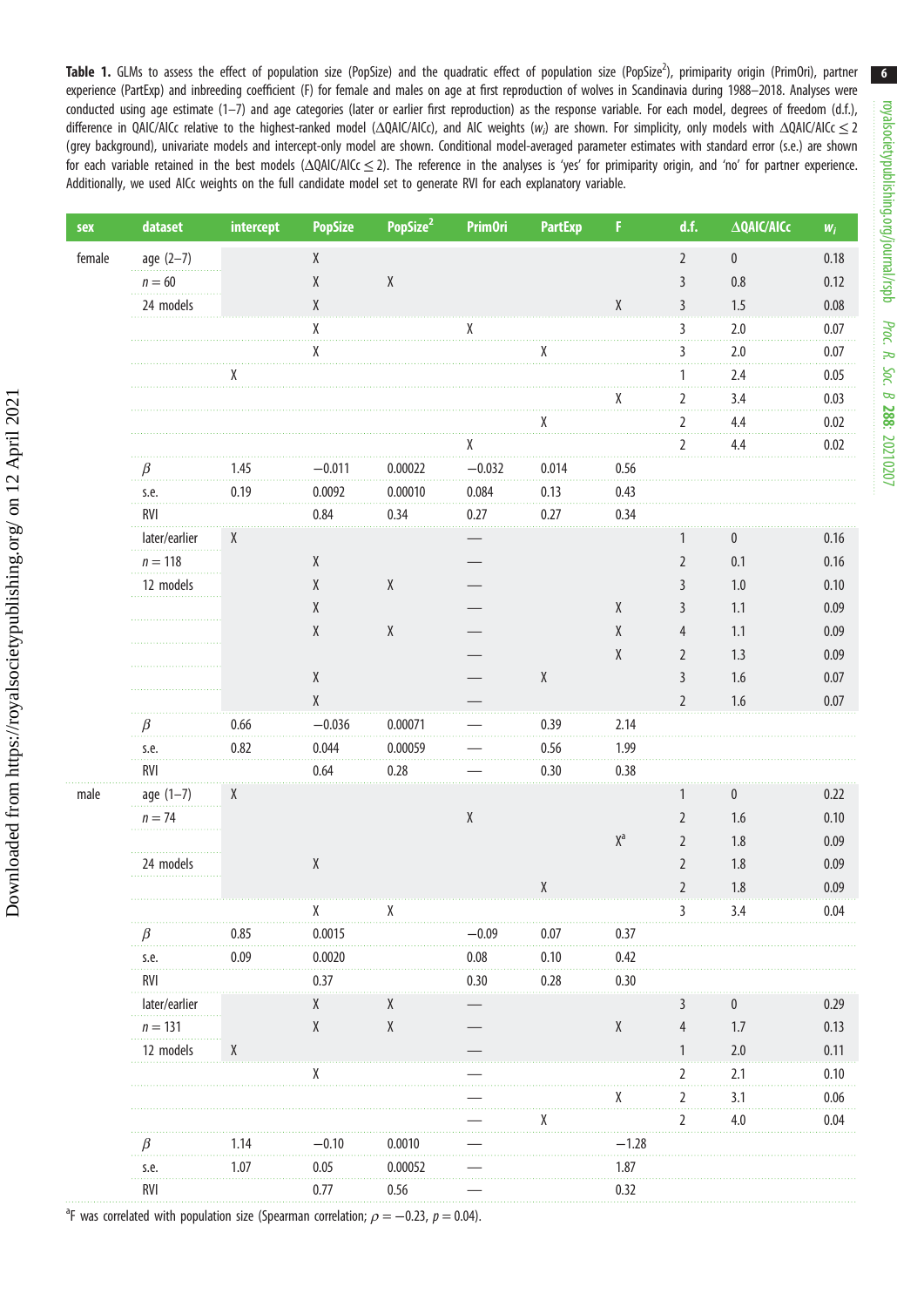7

<span id="page-6-0"></span>

Figure 3. Probability to reproduce later in relation to population size (number of wolf territories) for  $(a)$  female, and  $(b)$  male wolves in Scandinavia (1988–2018;  $n_{\text{females}} = 118$ ,  $n_{\text{males}} = 131$ ). The lines indicate the fitted values, with associated standard errors, from the model-averaged estimates ([table 1\)](#page-5-0). Partner experience was held constant at 'no' and inbreeding coefficient at the mean. Dots represent the observed values and for visual purposes overlapping dots are separated.

could explain the lower probability for males to reproduce later between 2007 and 2012. Moreover, wolves less affected by inbreeding during this period were likely faster in establishing a territory and finding a partner, thus explaining why the inbreeding coefficient was included among the highest ranking models for females.

The availability of resources and inbreeding may affect the physical conditions in terms of body mass which in turn may affect age at first reproduction, with larger females reproducing earlier than smaller ones [[9,17](#page-7-0),[63](#page-8-0)]. Since most Scandinavian wolves have a surplus of food [[64\]](#page-8-0), it is unlikely that this is a direct factor explaining body condition. An effect of inbreeding is however possible as it has been found in wolves before [\[49,65](#page-8-0)]. During conditions with surplus of food, the presence of helpers will be beneficial for the physical development of juveniles [\[22\]](#page-7-0) and thereby affect age at first reproduction. In this study, we found a negative relation between primiparity and age at first reproduction for males. For individuals with multiparous origin, we lack detailed information about the presence of older siblings or other helpers/competitors in the pack during their first year of life.

The breeding range of wolves in Scandinavia has not expanded in a comparable way to the increase in population size and may have resulted in increased competition for space. Limited space for territories may explain why the probability to reproduce later increased with population density for males during the last part of the study period. That a similar positive density dependence was not observed among females may be explained by females dispersing shorter distances than males [\[66](#page-8-0)] and high mortality outside the wolf breeding range [\[67](#page-8-0)]. The Swedish and Norwegian wolf management restricts the breeding range of wolves to the southeastern part of Scandinavia [[42\]](#page-8-0). Further north and west, dispersing or newly established wolves are legally culled to avoid wolf recolonization and minimize depredation of semi-domestic reindeer and free-ranging sheep by wolves. Recolonization of southern Sweden is also hampered by legal harvest and illegal hunting as well as road mortality [\[67](#page-8-0)]. With shorter dispersal distances females usually stay within the breeding range and, due to high turnover rates [\[43](#page-8-0)], find a place to settle, while males more frequently leave the breeding range. This may affect the age structure among single wolves within the breeding range with older males and younger females that stay and wait for mating opportunities.

The parent–offspring reproductions all occurred in the offspring's natal territory during the entire study period, but nearly half of the cases occurred during the last two years of the study (2017–2018). In other populations of social species, incestuous reproductions mainly occur between individuals without early life exposure to each other [\[48](#page-8-0)]. Still, considering the high turnover of territorial individuals in Scandinavia [[43\]](#page-8-0), incestuous reproductions were rare. Age at first reproduction for the incestuous reproductions was low with six of 11 individuals reproducing at the age of one or two. Additionally, four individuals could also have reproduced earlier as the range age estimate included the age of 2 (2–3 and 2–5). The exception was a 4 year old male reproducing incestuously the first time in 1991, when the population only comprised two territories.

Life-history traits play a key role in assessing the conservation status and guiding management actions for small populations. Age at first reproduction, together with the reproductive potential (i.e. number of offspring) and body size predicts extinction risk for mammal species with high accuracy [\[6\]](#page-7-0) and has been shown to have a strong effect on growth rate and population projections [[68\]](#page-8-0). Moreover, age at first reproduction is an important component of generation time [[69\]](#page-8-0), to which both genetic and ecological processes best scale in their effect on the extinction risk of populations [[70,71\]](#page-8-0). Understanding the effects of the spatial and temporal patterns of age at first reproduction on generation time may assist for the timing of population viability estimates [[70](#page-8-0)] as well as explaining the evolutionary processes, such as the time of speciation or population divergence events [\[72](#page-8-0)].

False assumptions of age at first reproduction and its effect on generation time may lead to over- or underestimation of population growth rates and the rate at which the genetic variation is lost due to genetic drift and inbreeding. The use of more realistic population models, including varying fecundity rates, also avoids overharvest [[5](#page-7-0)]. Licensed harvest aiming to control wolf population size in Scandinavia (independently conducted in Norway and Sweden on top of protective culling to reduce livestock losses or remove bold wolves) has, for example, been conducted almost every year since 2005, when the population was estimated to 141–160 individuals. Our study exemplifies how a high turnover of territorial individuals caused by humans affects age at first reproduction. The overall impact of humans on large carnivore population size [\[23](#page-7-0)[,52](#page-8-0)], distribution [\[24](#page-7-0),[67\]](#page-8-0), genetic diversity [[73\]](#page-8-0) and reproductive success [[74\]](#page-8-0) through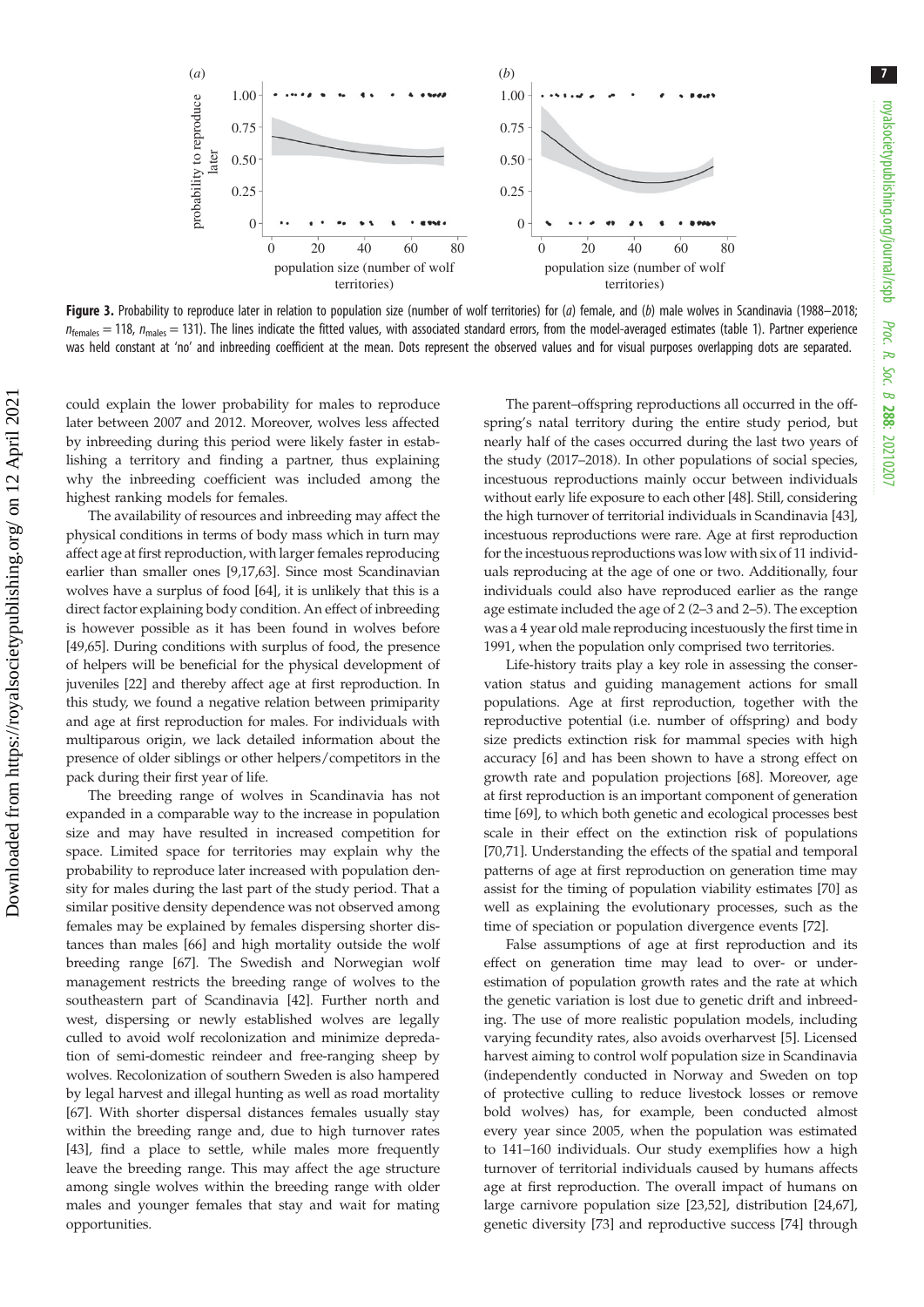<span id="page-7-0"></span>legal harvest and illegal hunting highlights the need of accurate estimates of life-history traits when managing small carnivore populations in human-dominated landscapes.

Ethics. All procedures including capture, handling and VHF/GPS collaring of wolves fulfilled ethical requirements and have been approved by the Swedish Animal Experiment Ethics Board (permit no. C 281/6) and the Norwegian Experimental Animal Ethics Committee (permit no. 2014/284738-1).

Data accessibility. Data available from the Dryad Digital Repository: <https://doi.org/10.5061/dryad.3n5tb2rgg> [\[75](#page-8-0)].

Authors' contributions. C.W. secured funding, conceived and designed the study, compiled data, carried out the statistical analyses and drafted the manuscript; M.G. conceived and designed the study, compiled data, carried out statistical analyses and revised the manuscript; B.Z. carried out statistical analyses and revised the manuscript; Ø.F. was involved in the laboratory work and revised the manuscript; M.A. secured funding, was involved in the laboratory work, conceived and designed the study, compiled data and drafted the manuscript. All authors gave final approval for publication and agree to be held accountable for the work performed therein.

Competing interests. We have no competing interests.

Funding. The study was funded by FORMAS (2019-01186), Swedish Environmental Protection Agency, Norwegian Environment Agency, Swedish Association for Hunting and Wildlife Management, and Marie-Claire Cronstedts Foundation.

Acknowledgements. We thank our capture crew for capturing and handling the wolves. We thank all the people who conducted laboratory- or fieldwork or administrated the monitoring of wolves in Scandinavia during the last 40 years.

## **References**

- 1. Stearns SC. 1992 The evolution of life histories. London, UK: Oxford University Press.
- 2. Brommer JE, Pietiäinen H, Kolunen H. 1998 The effect of age at first breeding on Ural owl lifetime reproductive success and fitness under cyclic food conditions. J. Anim. Ecol. 67, 359–369. [\(doi:10.](http://dx.doi.org/10.1046/j.1365-2656.1998.00201.x) [1046/j.1365-2656.1998.00201.x](http://dx.doi.org/10.1046/j.1365-2656.1998.00201.x))
- 3. Cole LC. 1954 The quarterly review of biology. Quart. Rev. Biol. 29, 103–137. [\(doi:10.1086/400074\)](http://dx.doi.org/10.1086/400074)
- Lewontin RC. 1965 Selection for colonizing ability. In The genetics of colonizing species (eds HG Baker, GL Stebbins), pp. 77–94. New York, NY: Academic Press.
- 5. Dillingham PW. 2010 Generation time and the maximum growth rate for populations with agespecific fecundities and unknown juvenile survival. Ecol. Modell. 221, 895–899. ([doi:10.1016/j.](http://dx.doi.org/10.1016/j.ecolmodel.2009.12.008) [ecolmodel.2009.12.008\)](http://dx.doi.org/10.1016/j.ecolmodel.2009.12.008)
- 6. Fagan WF, Meir E, Prendergast J, Folarin A, Karieva P. 2001 Characterizing population vulnerability for 758 species. Ecol. Lett. 4, 132–138. [\(doi:10.1046/j.](http://dx.doi.org/10.1046/j.1461-0248.2001.00206.x) [1461-0248.2001.00206.x\)](http://dx.doi.org/10.1046/j.1461-0248.2001.00206.x)
- 7. Zack S, Stutchburyi BJ. 1992 Delayed breeding in avian social systems: the role of territory quality and 'floater' tactics. Behaviour 123, 194–219. ([doi:10.](http://dx.doi.org/10.1163/156853992x00020) [1163/156853992x00020](http://dx.doi.org/10.1163/156853992x00020))
- 8. Green WCH, Rothstein A. 1991 Trade-offs between growth and reproduction in female bison. Oecologia 86, 521–527. ([doi:10.1007/BF00318318](http://dx.doi.org/10.1007/BF00318318))
- 9. Nilsen EB, Brøseth H, Odden J, Linnell JDC. 2010 The cost of maturing early in a solitary carnivore. Oecologia 164, 943–948. [\(doi:10.1007/s00442-010-](http://dx.doi.org/10.1007/s00442-010-1713-2) [1713-2](http://dx.doi.org/10.1007/s00442-010-1713-2))
- 10. Ferrer M, Otalora F, García-Ruiz JM. 2004 Density-dependent age of first reproduction as a buffer affecting persistence of small populations. Ecol. Appl. 14, 616–624. ([doi:10.1890/](http://dx.doi.org/10.1890/02-5361) [02-5361\)](http://dx.doi.org/10.1890/02-5361)
- 11. von Biela VR, Gill VA, Bodkin JL, Burns JM. 2009 Phenotypic plasticity in age at first reproduction of female northern sea otters. J. Mammal. 90, 1224–1231. [\(doi:10.1644/08-mamm-a-379.1](http://dx.doi.org/10.1644/08-mamm-a-379.1))
- 12. Cooper NW, Murphy MT, Redmond LJ, Dolan AC. 2009 Density-dependent age at first reproduction in

the eastern kingbird. Oikos 118, 413-419. [\(doi:10.](http://dx.doi.org/10.1111/j.1600-0706.2008.16997.x) [1111/j.1600-0706.2008.16997.x](http://dx.doi.org/10.1111/j.1600-0706.2008.16997.x))

- 13. Rayor LS. 1985 Effects of habitat quality on growth, age of first reproduction, and dispersal in Gunnison prairie dogs (Cynomys gunnisoni). Can. J. Zool. 63, 2835–2840. [\(doi:10.1139/](http://dx.doi.org/10.1139/z85-423) [z85-423](http://dx.doi.org/10.1139/z85-423))
- 14. Courchamp F, Berec L, Gascoigne J. 2008 Allee effects in ecology and conservation. Oxford, UK: Oxford University Press.
- 15. Allee W, Emerson A, Park O, Park T, Schmidt K. 1949 Principles of animal ecology. Philadelphia, PA: Saunders.
- 16. Morandini V, Dietz S, Newton I, Ferrer M. 2019 The role of age of first breeding in modeling raptor reintroductions. Ecol. Evol. 9, 2978–2985. [\(doi:10.](http://dx.doi.org/10.1002/ece3.4979) [1002/ece3.4979](http://dx.doi.org/10.1002/ece3.4979))
- 17. Saether B-E, Heim M. 1993 Ecological correlates of individual variation in age at maturity in female moose (Alces alces): the effects of environmental variability. J. Anim. Ecol. **62**, 482-489. [\(doi:10.](http://dx.doi.org/10.2307/5197) [2307/5197](http://dx.doi.org/10.2307/5197))
- 18. Bernardo J. 1996 Maternal effects in animal ecology. Am. Zool. 36, 83–105. [\(doi:10.1093/icb/](http://dx.doi.org/10.1093/icb/36.2.83) [36.2.83](http://dx.doi.org/10.1093/icb/36.2.83))
- 19. Solomon N, French J. 1997 Cooperative breeding in mammals. Cambridge, UK: Cambridge University Press.
- 20. Harrington FH, Mech LD, Fritts SH. 1983 Pack size and pup survival: their relationship under varying ecological conditions. Behav. Ecol. Sociobiol. 13, 19–26. ([doi:10.1007/bf00295072\)](http://dx.doi.org/10.1007/bf00295072)
- 21. Sparkman AM, Adams J, Beyer A, Steury TD, Waits L, Murray DL. 2011 Helper effects on pup lifetime fitness in the cooperatively breeding red wolf (Canis rufus). Proc. R. Soc. B 278, 1381–1389. [\(doi:10.](http://dx.doi.org/10.1098/rspb.2010.1921) [1098/rspb.2010.1921\)](http://dx.doi.org/10.1098/rspb.2010.1921)
- 22. Gusset M, Macdonald DW. 2010 Group size effects in cooperatively breeding African wild dogs. Anim. Behav. 79, 425–428. ([doi:10.1016/j.anbehav.2009.](http://dx.doi.org/10.1016/j.anbehav.2009.11.021) [11.021](http://dx.doi.org/10.1016/j.anbehav.2009.11.021))
- 23. Chapron G et al. 2014 Recovery of large carnivores in Europe's modern human-dominated landscapes. Science 346, 1517–1519. [\(doi:10.1126/science.](http://dx.doi.org/10.1126/science.1257553) [1257553\)](http://dx.doi.org/10.1126/science.1257553)
- 24. Ripple WJ et al. 2014 Status and ecological effects of the world's largest carnivores. Science 343, 1241484. [\(doi:10.1126/science.1241484](http://dx.doi.org/10.1126/science.1241484))
- 25. Hindrikson M et al. 2017 Wolf population genetics in Europe: a systematic review, metaanalysis and suggestions for conservation and management. Biol. Rev. 92, 1601–1629. ([doi:10.](http://dx.doi.org/10.1111/brv.12298) [1111/brv.12298](http://dx.doi.org/10.1111/brv.12298))
- 26. Wayne R, Hedrick P. 2011 Genetics and wolf conservation in the American West: Lessons and challenges. Heredity (Edinb). 107, 16-19. [\(doi:10.](http://dx.doi.org/10.1038/hdy.2010.147) [1038/hdy.2010.147\)](http://dx.doi.org/10.1038/hdy.2010.147)
- 27. Hedrick PW, Peterson RO, Vucetich LM, Adams JR, Vucetich JA. 2014 Genetic rescue in Isle Royale wolves: genetic analysis and the collapse of the population. Conserv. Genet. 15, 1111–1121. [\(doi:10.](http://dx.doi.org/10.1007/s10592-014-0604-1) [1007/s10592-014-0604-1](http://dx.doi.org/10.1007/s10592-014-0604-1))
- 28. Mech L, Boitani L. 2003 Wolves: behavior, ecology, and conservation. Chicago, IL: The University of Chicago Press.
- 29. Kreeger T. 2003 The internal wolf: physiology, pathology, and pharmacology. In Wolves: behavior, ecology, and conservation (eds L Mech, L Boitani), pp. 192–217. Chicago, IL: The University of Chicago Press.
- 30. Medjo DC, Mech LD. 1976 Reproductive activity in nine- and ten-month-old wolves. J. Mammal. 57, 406–408. [\(doi:10.2307/1379708\)](http://dx.doi.org/10.2307/1379708)
- 31. Murie A. 1944 The wolves of mount McKinley. Washington: US Government Printing Office.
- 32. Rausch RA. 1967 Some aspects of the population ecology of wolves, Alaska. Integr. Comp. Biol. 7, 253–265. [\(doi:10.1093/icb/7.2.253](http://dx.doi.org/10.1093/icb/7.2.253))
- 33. Peterson R, Woolington J, Bailey T. 1984 Wolves of the Kenai Peninsula. Wildl. Monogr. 88, 1-52.
- 34. Fuller T. 1989 Population dynamics of wolves in north-central Minnesota. Wildl. Monogr. 105, 3–41.
- 35. Mech LD, Seal US. 1987 Premature reproductive activity in wild wolves. J. Mammal. 68, 871-873. ([doi:10.2307/1381570](http://dx.doi.org/10.2307/1381570))
- 36. Mech L, Adams L, Meier T, Burch J, Dale B. 1998 The wolves of Denali. Minneapolis, MN: University of Minnesota Press.
- 37. Mech LD, Barber-Meyer SM, Erb J. 2016 Wolf (Canis lupus) generation time and proportion of current